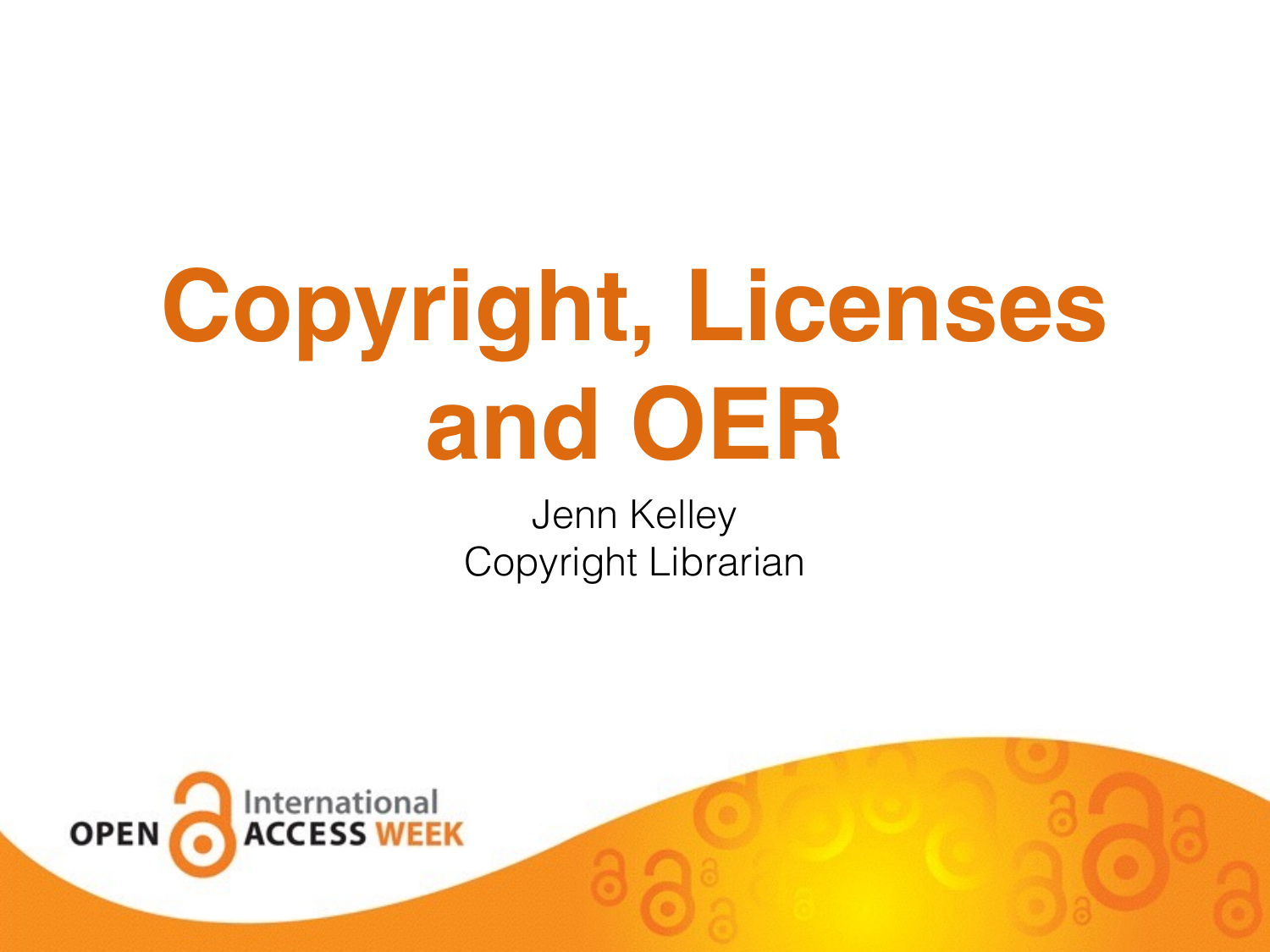### **First Things First**

- what is OER?
- what is copyright?
- what are licenses?

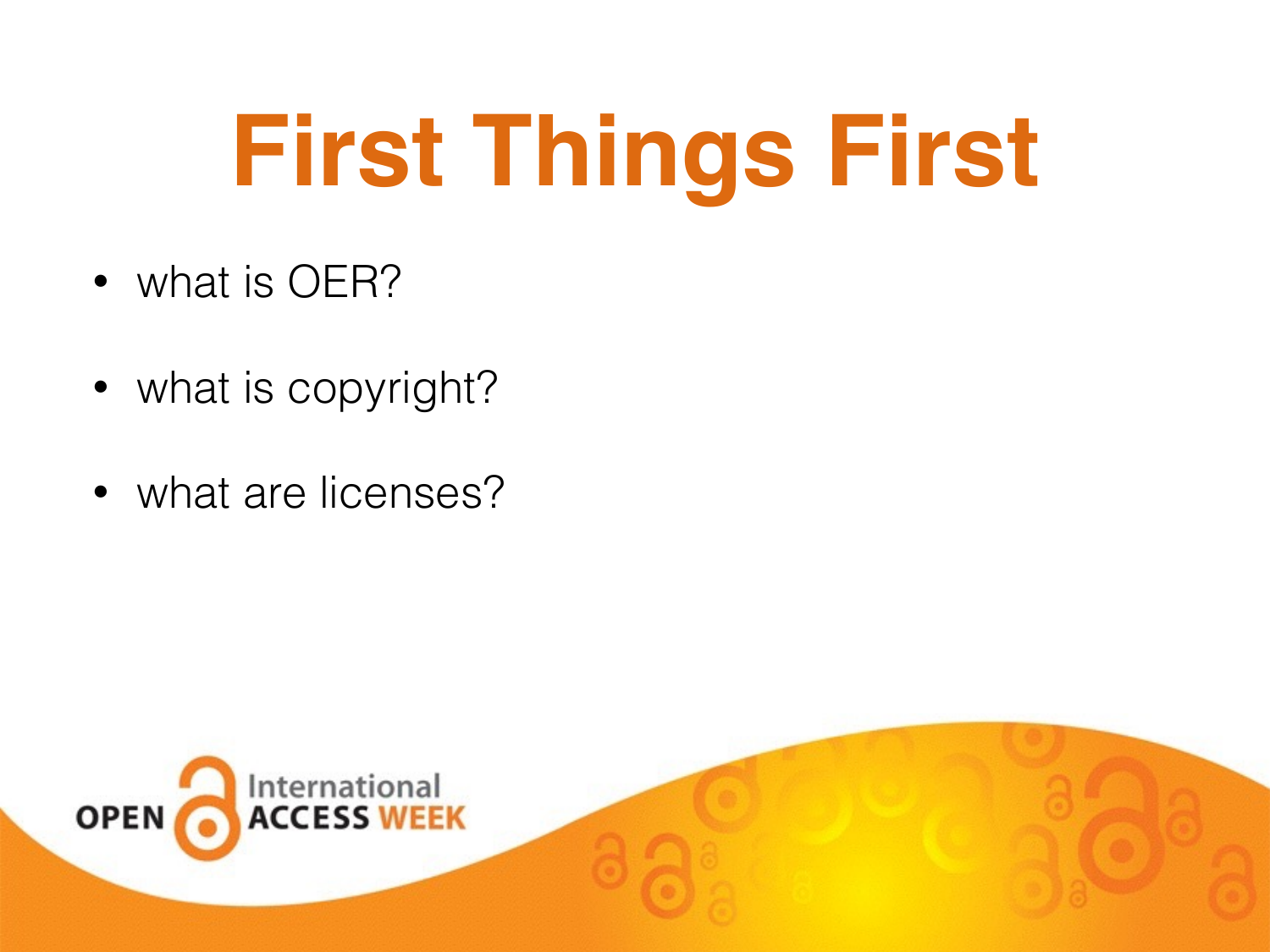

Open educational resources (OER)

- are (usually) digital materials
- can be re-used for teaching, learning, research and more,
- are made available free through open licenses
- allow uses of the materials that would not be easily permitted under copyright alone

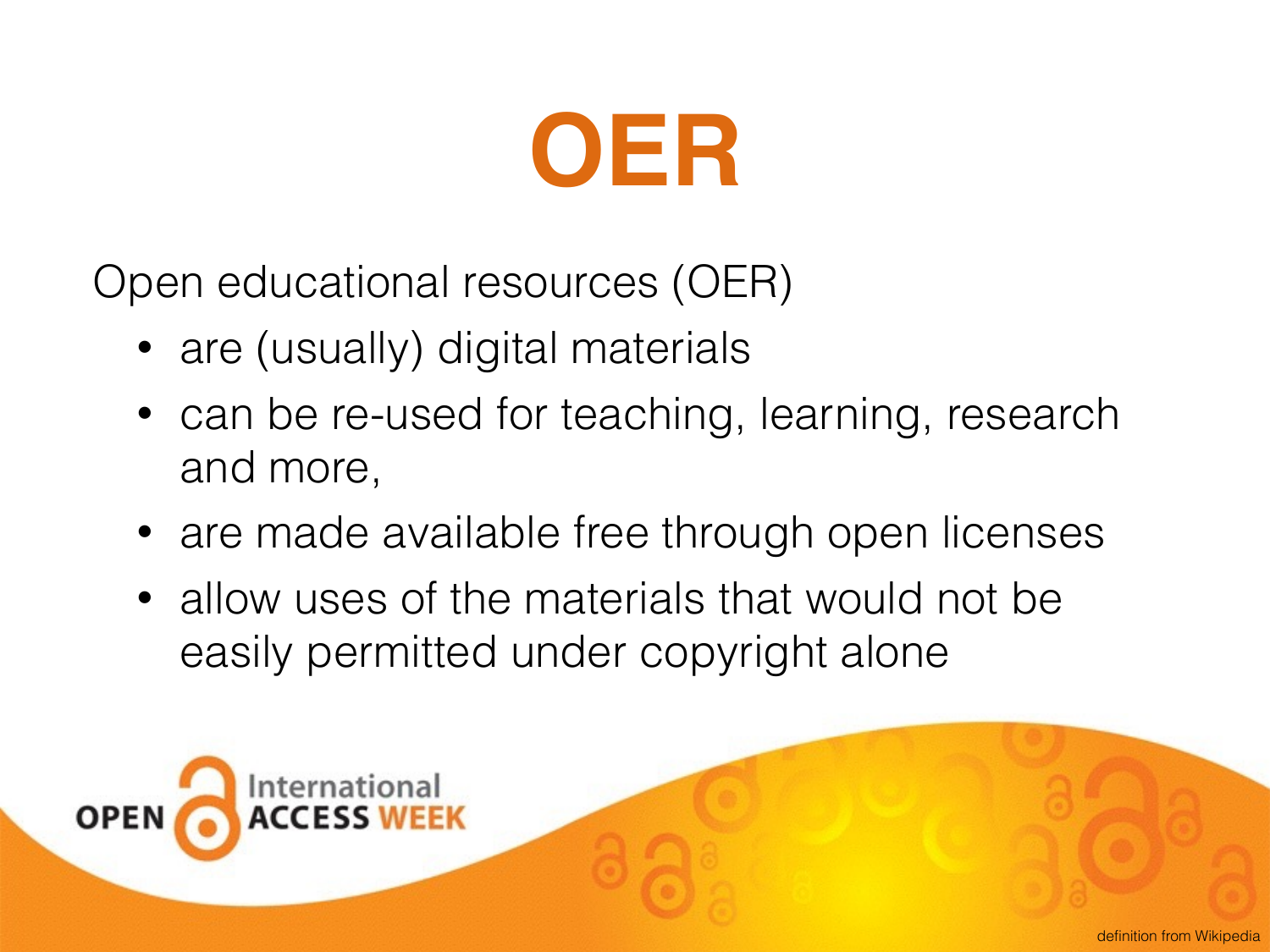### **OER Examples**

- [Open Textbooks](http://www.collegeopentextbooks.org/opentextbookcontent/featured-us-history-first-edition)
- **[Open Courseware](http://ocw.mit.edu/index.htm)**
- [Open Learning Objects](https://www.oercommons.org/game-based-learning/material-type/activities-and-labs/?batch_size=20&sort_by=title&view_mode=summary&f.sublevel=community-college-lower-division)

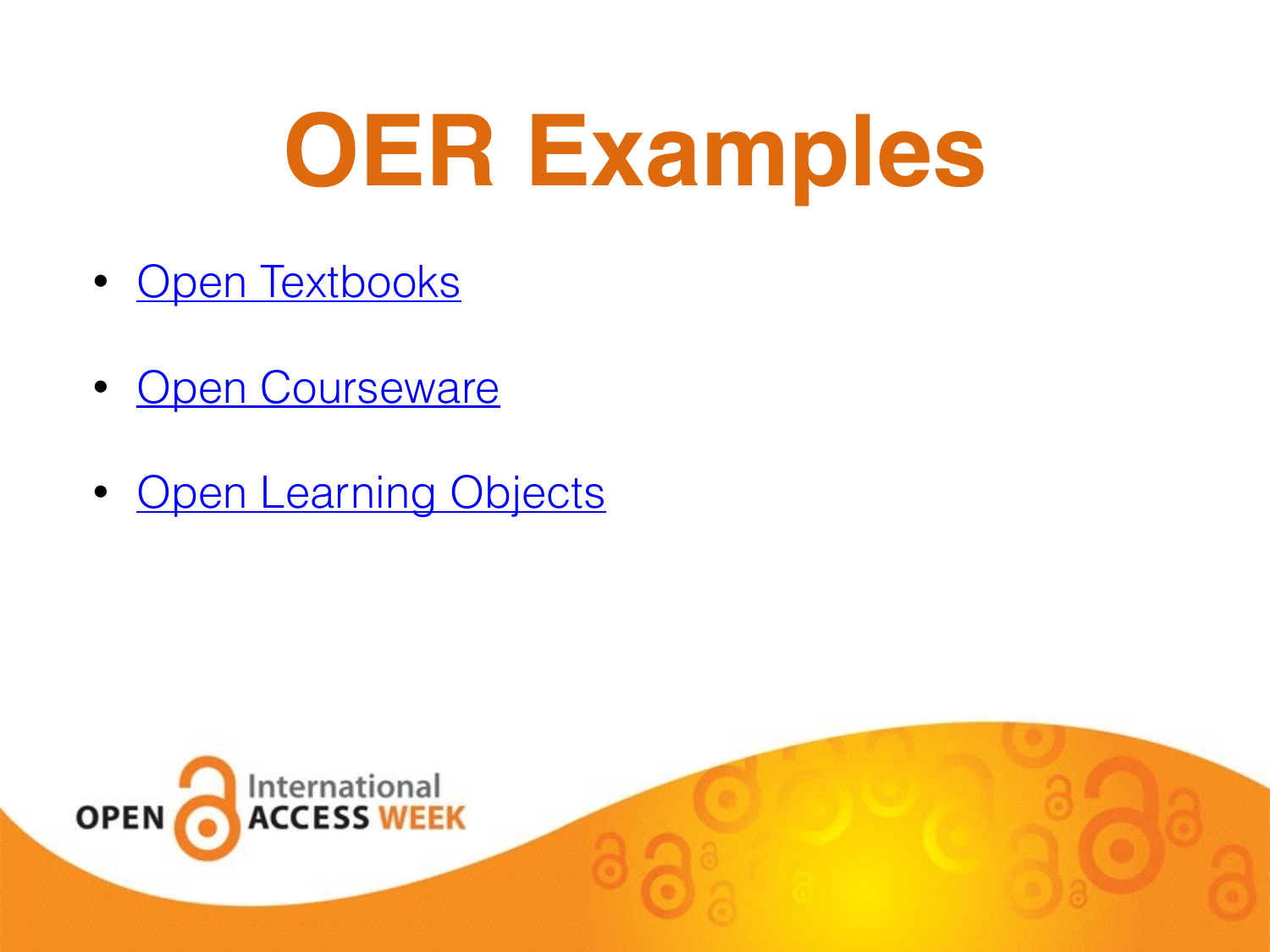# **Copyright**

Protects the exclusive rights of the author

- Reproduction
- Distribution
- Derivative copies
- Public display
- Public performance

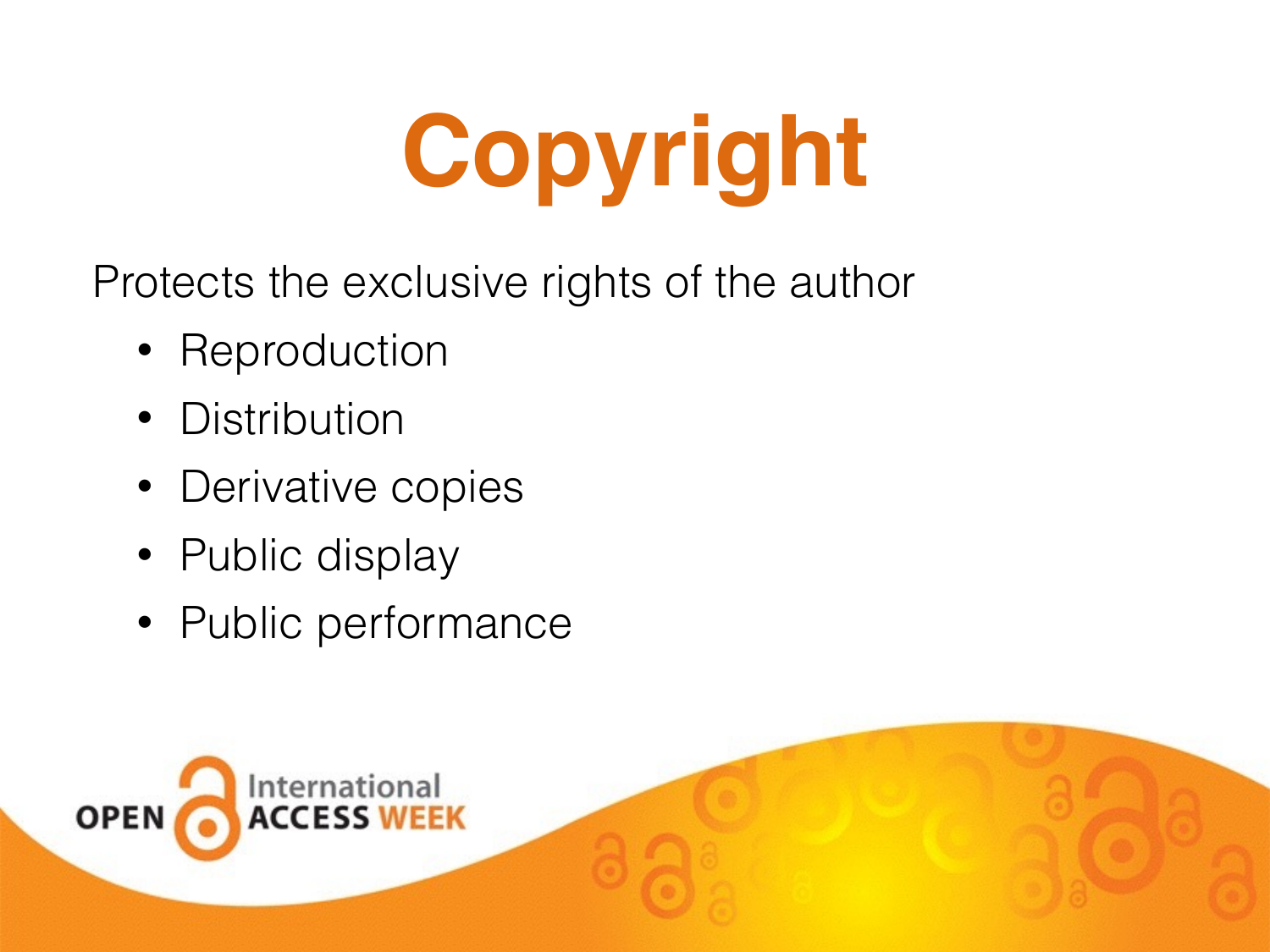### **Creative Commons Licenses**

#### CC licenses represent a layer of permissions *on top of* copyright

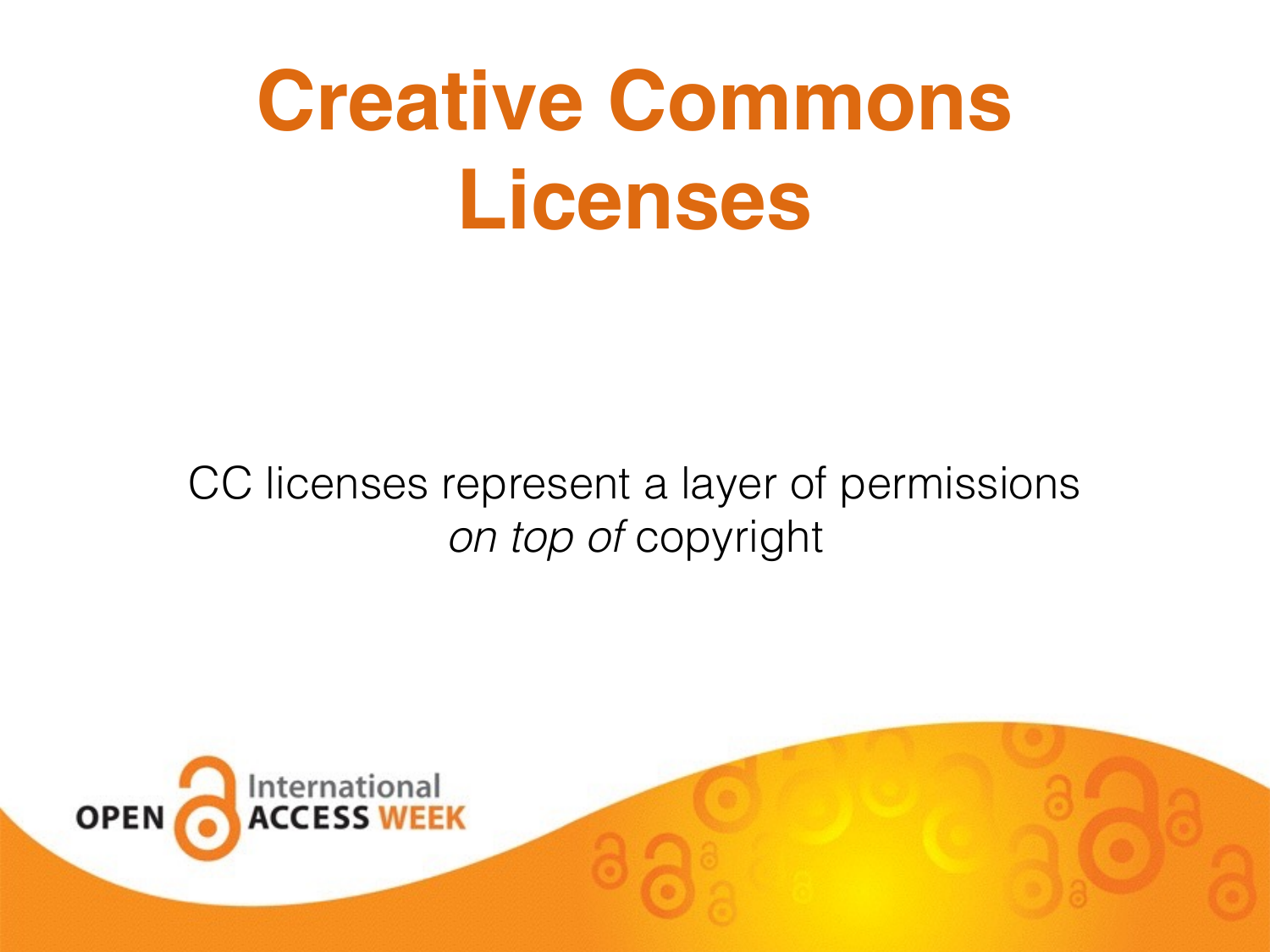









BY

**ND** 

SA

NC

**Others can copy, distribute, display, perform and remix work if they credit your name**

### **No Derivative Works**

**Others can only copy, distribute, display or perform verbatim copies of your work**



#### **Share Alike**

**Others can distribute your work only under a license identify to the one you have chosen**





#### **Non-Commercial**

**Others can copy, distribute, display, perform or remix work but for non-commercial purposes only.**

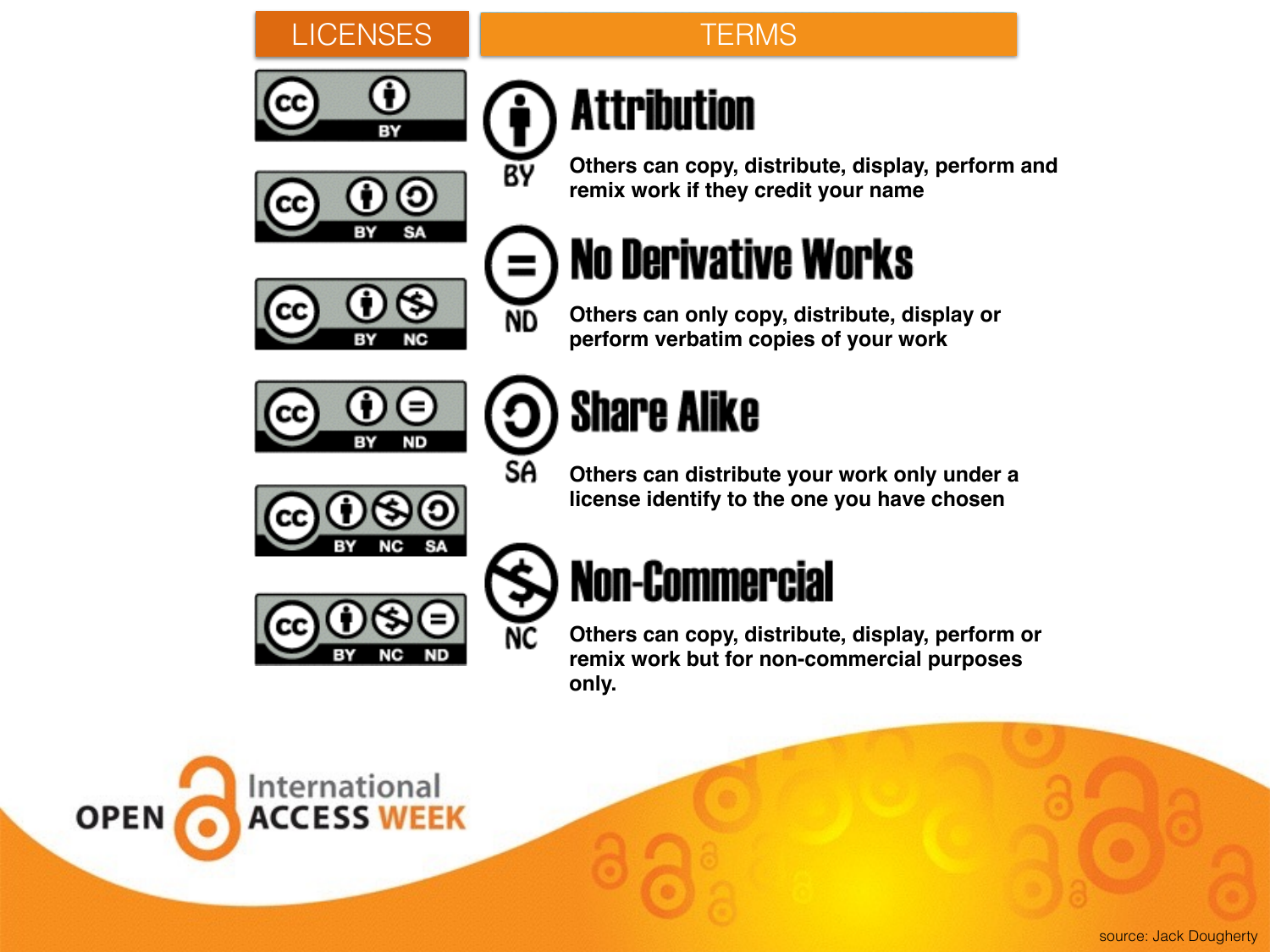## **Finding & Using OER**







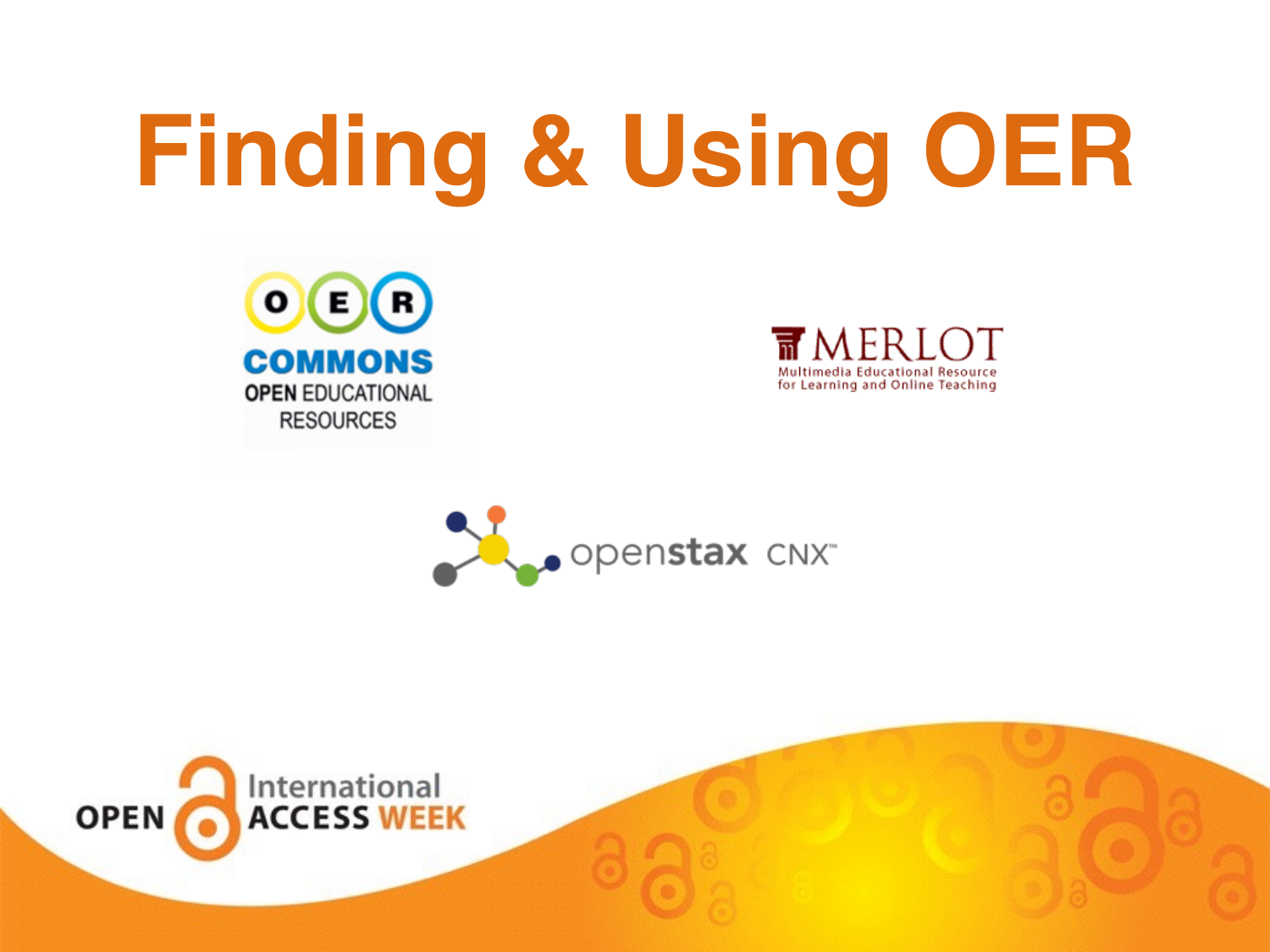## **Creating & Sharing OER**

Platforms

- **[AcademicPub](http://www.academicpub.com/)**, etc.
- [iBooks Author](https://www.apple.com/ibooks-author/)
- [iTunes U](http://www.apple.com)
- **[OER Commons](https://www.oercommons.org/)**
- web content (Merlot content builder, SoftChalk)